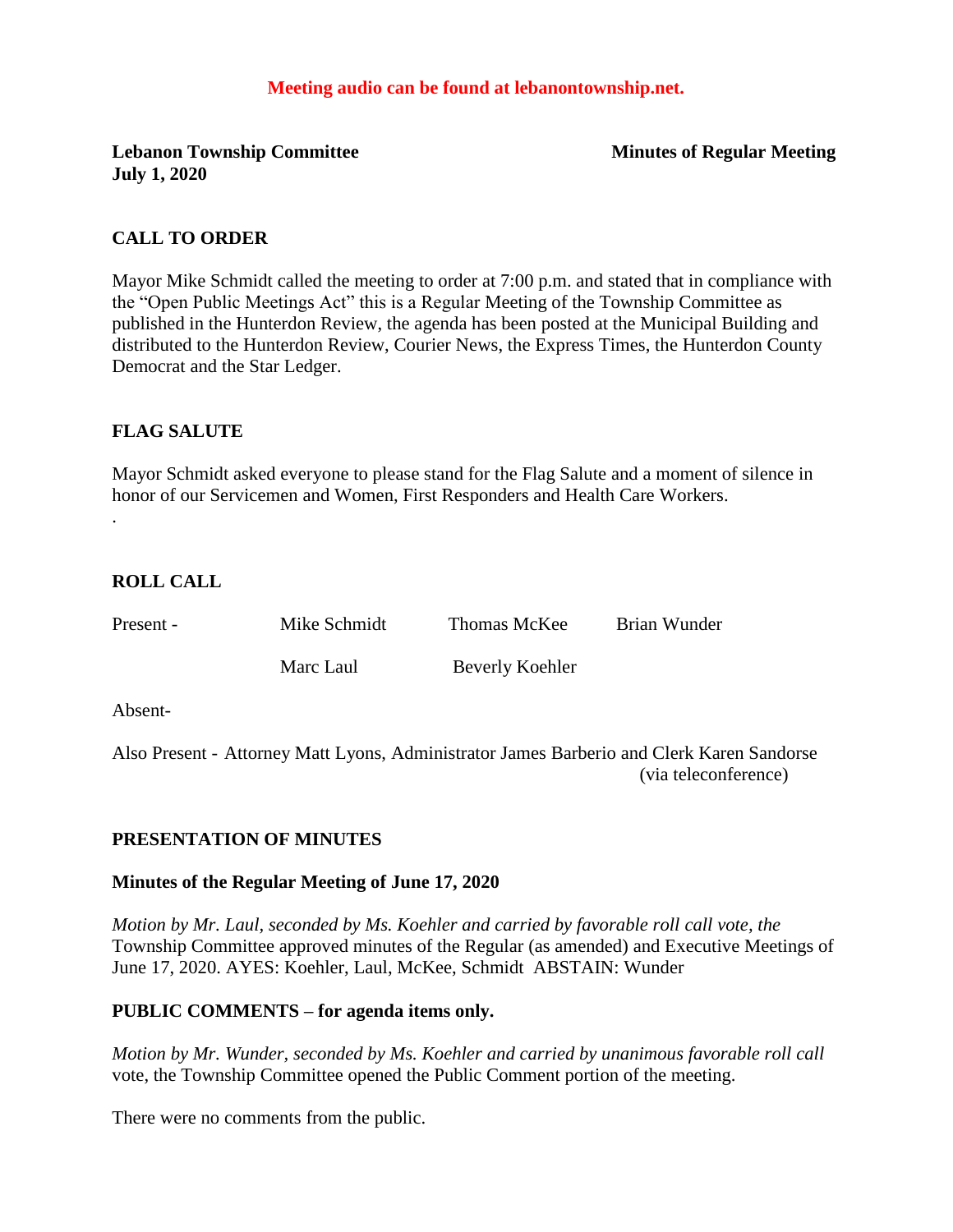LTCM 07/01/2020 Page **2** of **6**

*Motion by Mr. Wunder, seconded by Ms. Koehler and carried by unanimous favorable roll call*  vote, the Township Committee closed the Public Comment portion of the meeting.

### **RESOLUTIONS**

#### **Resolution No. 46-2020 –Certification of the Annual Audit**

*Motion by Mr. Laul, seconded by Mr. McKee and carried by unanimous favorable roll call vote,* the Township Committee approved Resolution No. 46-2020 as written below.

## TOWNSHIP OF LEBANON COUNTY OF HUNTERDON STATE OF NEW JERSEY RESOLUTION NO. 46-2020 GOVERNING BODY CERTIFICATION OF THE ANNUAL AUDIT

WHEREAS, N.J.S.A. 40A:5-4 requires the governing body of every local unit to have made an annual audit of its books, accounts and financial transactions, and

WHEREAS, the Annual Report of Audit for the year 2019 has been filed by a Registered Municipal Accountant with the Municipal Clerk pursuant to N.J.S.A. 40A:5-6, and a copy has been received by each member of the governing body; and,

WHEREAS, R.S. 52:27BB-34 authorizes the Local Finance Board of the State of New Jersey to prescribe reports pertaining to the local fiscal affairs; and,

WHEREAS, the Local Finance Board has promulgated N.J.A.C. 5:30-6.5, a regulation requiring that the governing body of each municipality shall by resolution certify to the Local Finance Board of the State of New Jersey that all members of the governing body have reviewed, as a minimum, the sections of the annual audit entitled "Comments and Recommendations, and,

WHEREAS, the members of the governing body have personally reviewed as a minimum the Annual Report of Audit, and specifically the sections of the Annual Audit entitled "Comments and Recommendations, as evidenced by the group affidavit form of the governing body attached hereto; and,

WHEREAS, such resolution of certification shall be adopted by the Governing Body no later than forty-five days after the receipt of the annual audit, pursuant to N.J.A.C. 5:30-6.5; and,

WHEREAS, all members of the governing body have received and have familiarized themselves with, at least, the minimum requirements of the Local Finance Board of the State of New Jersey, as stated aforesaid and have subscribed to the affidavit, as provided by the Local Finance Board, and

WHEREAS, failure to comply with the regulations of the Local Finance Board of the State of New Jersey may subject the members of the local governing body to the penalty provisions of R.S. 52:27BB-52, to wit:

> R.S. 52:27BB-52: A local officer or member of a local governing body who, after a date fixed for compliance, fails or refuses to obey an order of the director (Director of Local Government Services), under the provisions of this Article, shall be guilty of a misdemeanor and, upon conviction, may be fined not more than one thousand dollars (\$1,000.00) or imprisoned for not more than one year, or both, in addition shall forfeit his office.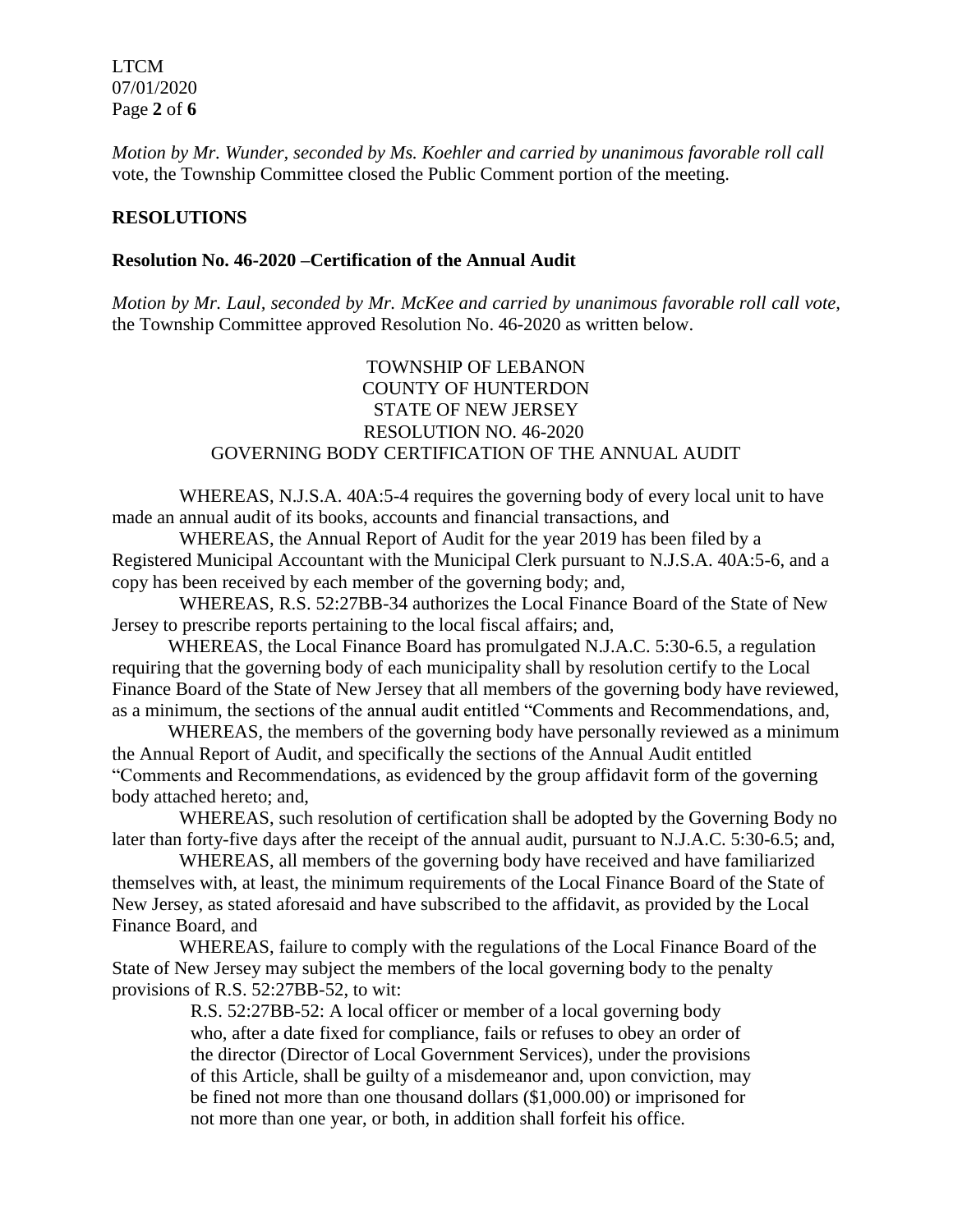LTCM 07/01/2020 Page **3** of **6**

NOW, THEREFORE BE IT RESOLVED, That the Township Committee of the Township of Lebanon, hereby states that it has complied with N.J.A.C. 5:30-6.5 and does hereby submit a certified copy of this resolution and the required affidavit to said Board to show evidence of said compliance.

#### **Resolution No. 47-2020 –Return Overpayment of Taxes**

*Motion by Ms. Koehler, seconded by Mr. Wunder and carried by unanimous favorable roll call*  vote, the Township Committee approved Resolution No. 47-2020 as written below.

## TOWNSHIP OF LEBANON COUNTY OF HUNTERDON STATE OF NEW JERSEY RESOLUTION NO. 47-2020 RETURN OVERPAYMENT 2020 TAXES

WHEREAS there exists an overpayment of \$836.38 for second quarter 2020 taxes due to a duplicate payment for Block 56, Lot 10, 24 Point Mountain Road, assessed to Eric & Marcie E. Metzler and,

WHEREAS this amount has been requested for refund by Marcie E. Metzler,

THEREFORE BE IT RESOLVED that the Treasurer be authorized to prepare and the Mayor, Treasurer and Clerk be authorized to sign this refund check in the amount of \$836.38 to:

> Marcie Metzler P.O. Box 135 Califon, NJ 07830

### **Resolution No. 48-2020 - Providing Service Weapon to Retired Sgt. Christopher Gurneak**

Mayor Schmidt wished Sgt. Gurneak all the best in his retirement and thanked him for his many years of service to the Township.

*Motion by Mr. Laul, seconded by Ms. Koehler and carried by unanimous favorable roll call vote,* the Township Committee approved Resolution No. 48-2020 as written below.

> TOWNSHIP OF LEBANON HUNTERDON COUNTY, NEW JERSEY RESOLUTION NO. 48-2020 RESOLUTION PROVIDING SERVICE WEAPON TO RETIRED SERGEANT CHRISTOPHER GURNEAK IN RECOGNITION OF HIS DEDCIATED SERVICE TO THE TOWNSHIP

WHEREAS, N.J.A.C. 13:54-1.3(c) permits a municipality to gift a firearm; and WHEREAS, the Township of Lebanon, in appreciation for twenty-one years, three of those as Sergeant, of dedicated and honorable service provided to the Township by retired Township Police Sergeant Christopher Gurneak, wishes to turnover and gift to Sergeant Gurneak (ret.) the service weapon he used during his tenure protecting and serving the Township with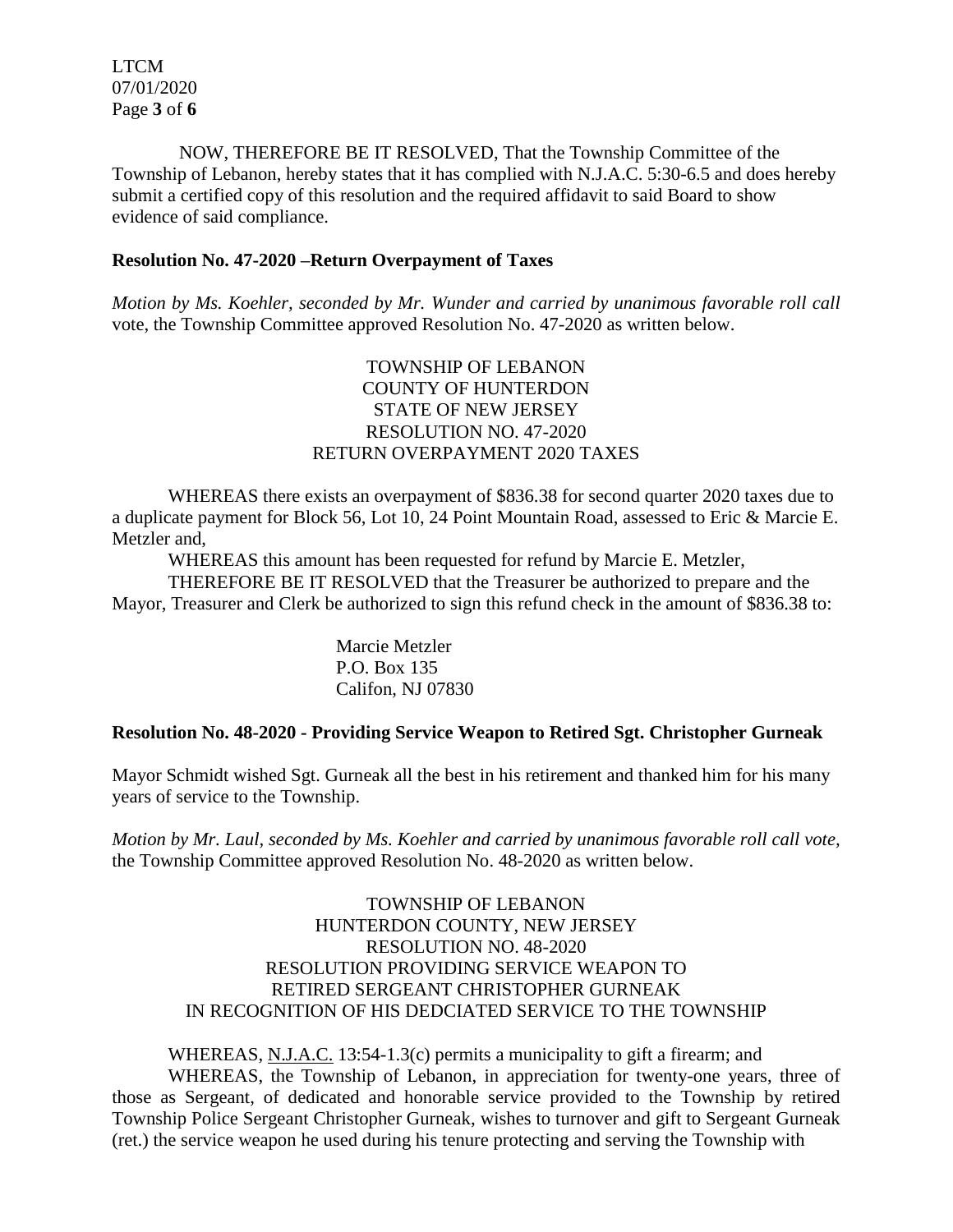LTCM 07/01/2020 Page **4** of **6**

### distinction; and

WHEREAS, this is subject to the execution of a written statement of Sergeant Gurneak (ret.) stating that he possesses all necessary permits to hold and possess such a weapon, including. but not limited to, a Retired Law Enforcement Officer Permit to Carry a Handgun, and that he is fully authorized by law to hold and possess such weapon, a Glock 23, Serial number PFX655. and accepts all liability and responsibility for same; and

WHEREAS, this is further subject to Sergeant Gurneak (ret.) providing proof of all necessary permits referenced above; and

NOW THEREFORE BE IT RESOLVED that the Township Committee of the Township of Lebanon, County of Hunterdon, State of New Jersey, turnover and gift to Sergeant Gurneak (ret.) the service weapon he used during his tenure protecting and serving the Township of Lebanon.

BE IT FURTHER RESOLVED that the Township appreciates the dedicated and honorable service provided to the Township by Sergeant Gurneak (ret.).

### **OLD BUSINESS**

#### **COVID-19 Update**

Mayor Schmidt stated that the cases of COVID in the Township have now gone from 16 to 18. This is after a few weeks of no additional cases. There have been no fatalities. Mayor Schmidt stated that the Governor has determined that beginning on July  $3<sup>rd</sup>$  outdoor gatherings can increase to 500 people. Starting tomorrow, casinos, museums and libraries may begin to reopen to the public. Mayor Schmidt stated that next week the Township will review final measures for the opening of the buildings to the public. The Committee discussed timing and procedures for each of the buildings.

Mr. Barberio informed the Committee that individuals using the park for sports activities will be responsible to follow Executive Order 152. Coaches and athletes will need to be screened. This would not be the responsibility of the Township. Notices will be posted in high visibility areas relative to such.

### **Municipal Office**

Mr. Wunder asked if there is any word on the installation of the Municipal Office doors. Mayor Schmidt stated that they are due to be delivered later in July.

Mr. Wunder asked if there are any grant applications in process at this time. Mayor Schmidt stated that he is not aware of any.

Mr. Wunder said that he would like to move forward with the work to be done in the basement. He would like for the DPW Manager and Police Chief to clean out the utility room so the sinks can be replaced and the room painted. Mr. Laul will reach out to the Police Chief to ask him to clean out the room and to sort through the items.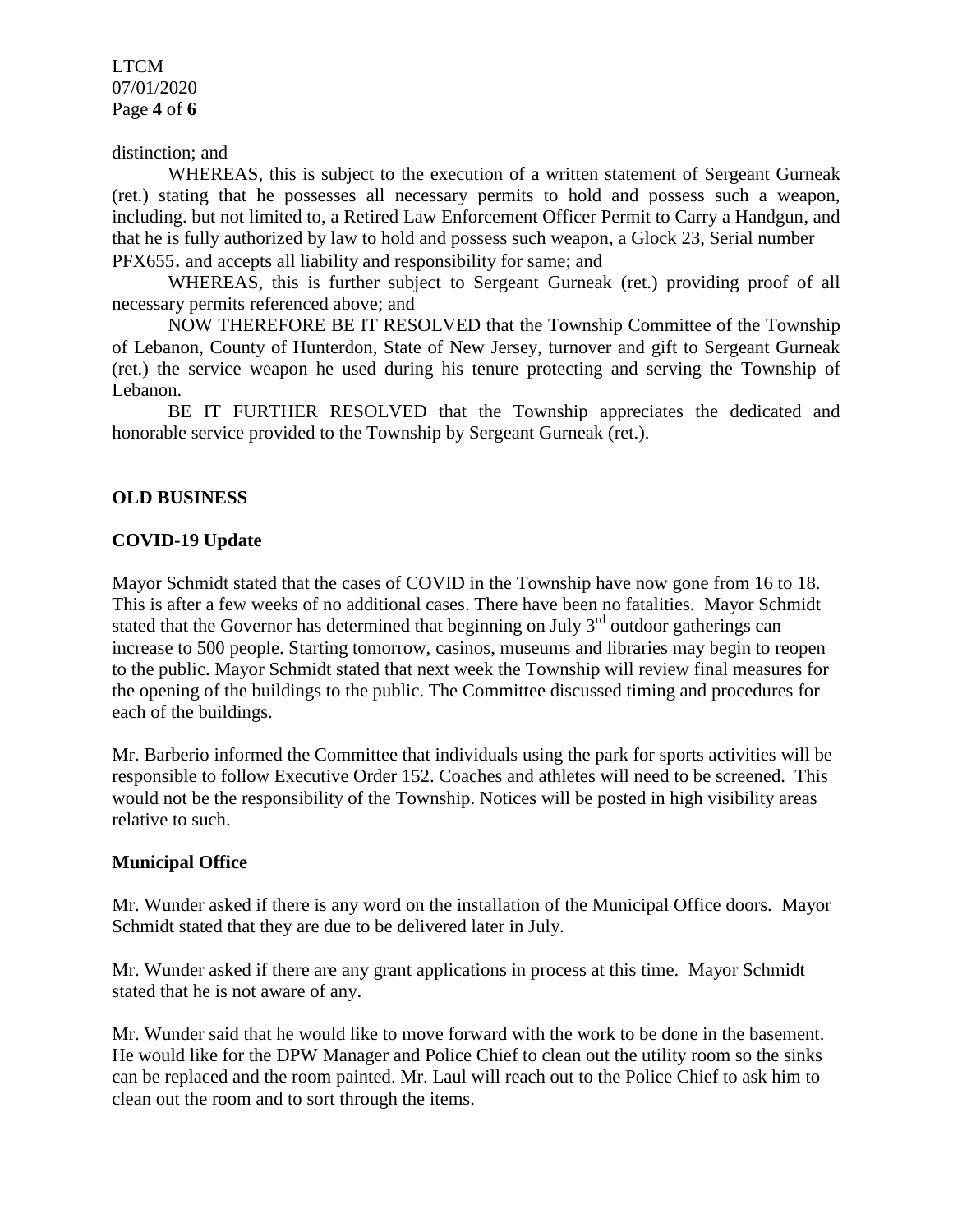LTCM 07/01/2020 Page **5** of **6**

### **NEW BUSINESS**

### **DPW Manager's Request to Purchase Two Pick-up Trucks**

The DPW Manager is requesting to purchase two new GM 2500 HD 4 Wheel Drive Pick-up trucks for the DPW. The new trucks will replace the 2004 and 2008 Ford F-350's. The trucks will be purchased through the Sourcewell Cooperative. The total cost for the two vehicles is \$88,500.00.

The CFO has certified that funds are available in the Capital Budget for this purchase.

Mr. Wunder stated that he does not feel that the Township vehicles stand out as other municipal units do. He feels that strobes or reflective tape should be added to the vehicles as a safety measure.

*Motion by Mr. Wunder, seconded by Ms. Koehler and carried by unanimous favorable roll call*  vote, the Township Committee approved the DPW Manager's request to purchase two GM 2500 HD 4 Wheel Drive Pick-up Trucks through Sourcewell Cooperative, at a cost of \$88,500.00.

### **County Route 513 Bridge Work**

Mr. Wunder questioned if there will be any restitution from the County for the wear and tear on the Township roads due to County Route 513 being closed for the bridge repair. Mr. McKee suggested sending a proclamation to the County.

## **PRESENTATION OF VOUCHERS**

Committee Members provided a description of vouchers exceeding \$1000.00.

*Motion by Ms. Koehler, seconded by Mr. Laul and carried by unanimous favorable roll call vote,* the Township Committee approved the July 1, 2020 bill list in the amount \$2,706,608.79.

### **CORRESPONDENCE**

- a. Curator's Report
- b. 2019 Court Report for the Municipal Court

### **PUBLIC COMMENTS**

*Motion by Ms. Koehler, seconded by Mr. Laul and carried by unanimous favorable roll call vote,* the Township Committee opened the Public Comment portion of the meeting at 7:39 p.m.

There were no comments from the public.